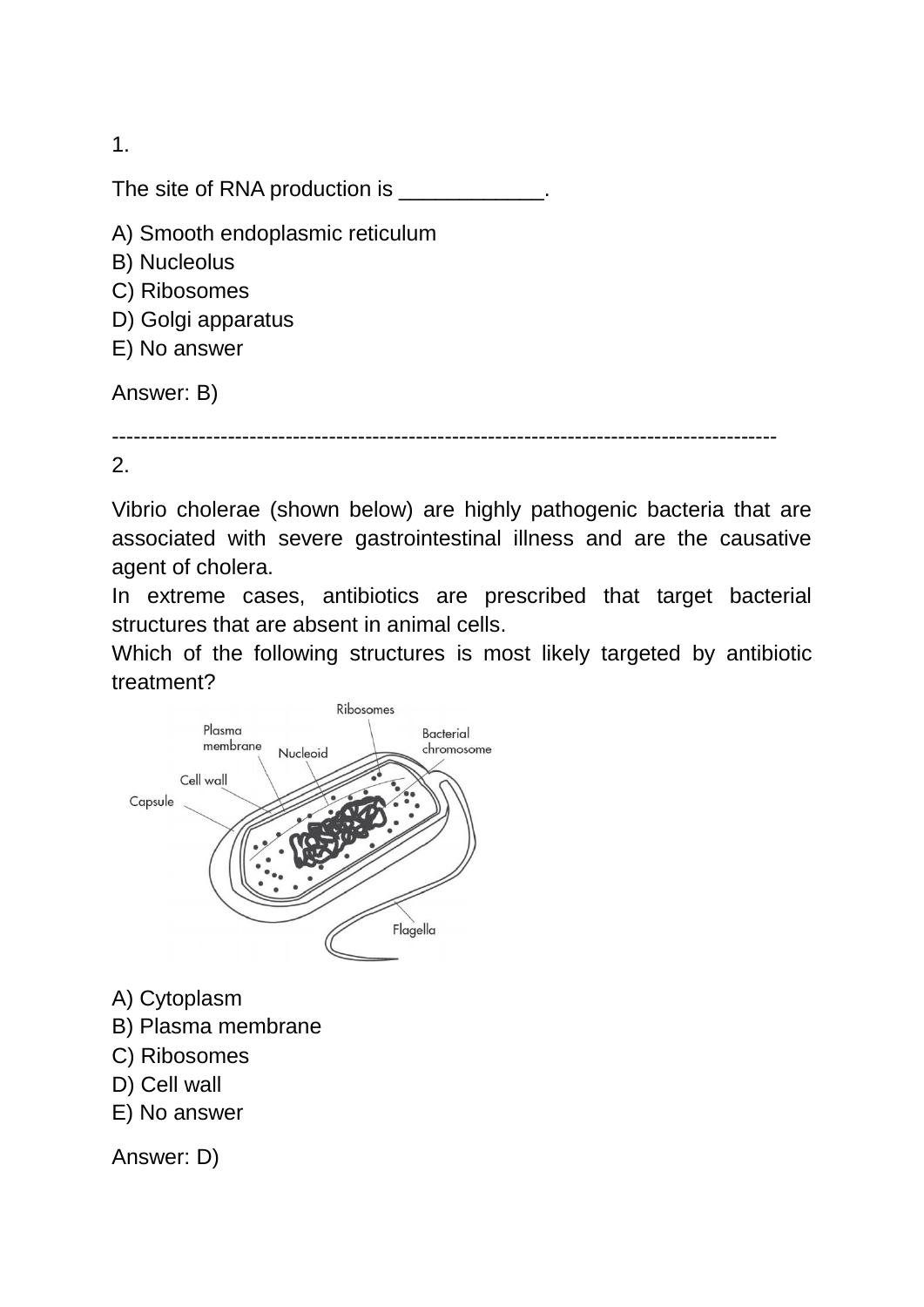-------------------------------------------------------------------------------------------- 3.

Chlorophyll is a green pigment present in the chloroplasts of algae and plants. It is essential for catalyzing the light-dependent cycles in photosynthesis.

A scientist purifies both forms of chlorophyll (a and b) from plant chloroplasts and evaluates them for light absorption using a spectrophotometer.

Using the spectrophotometer data provided below, at what wavelength is the absorbance of chlorophyll a at its maximum?



4.

Amino acids are the basic molecular units which compose proteins. All life on the planet forms proteins by forming chains of amino acids. Which labeled component of the amino acid structure of phenylalanine shown below will vary from amino acid to amino acid?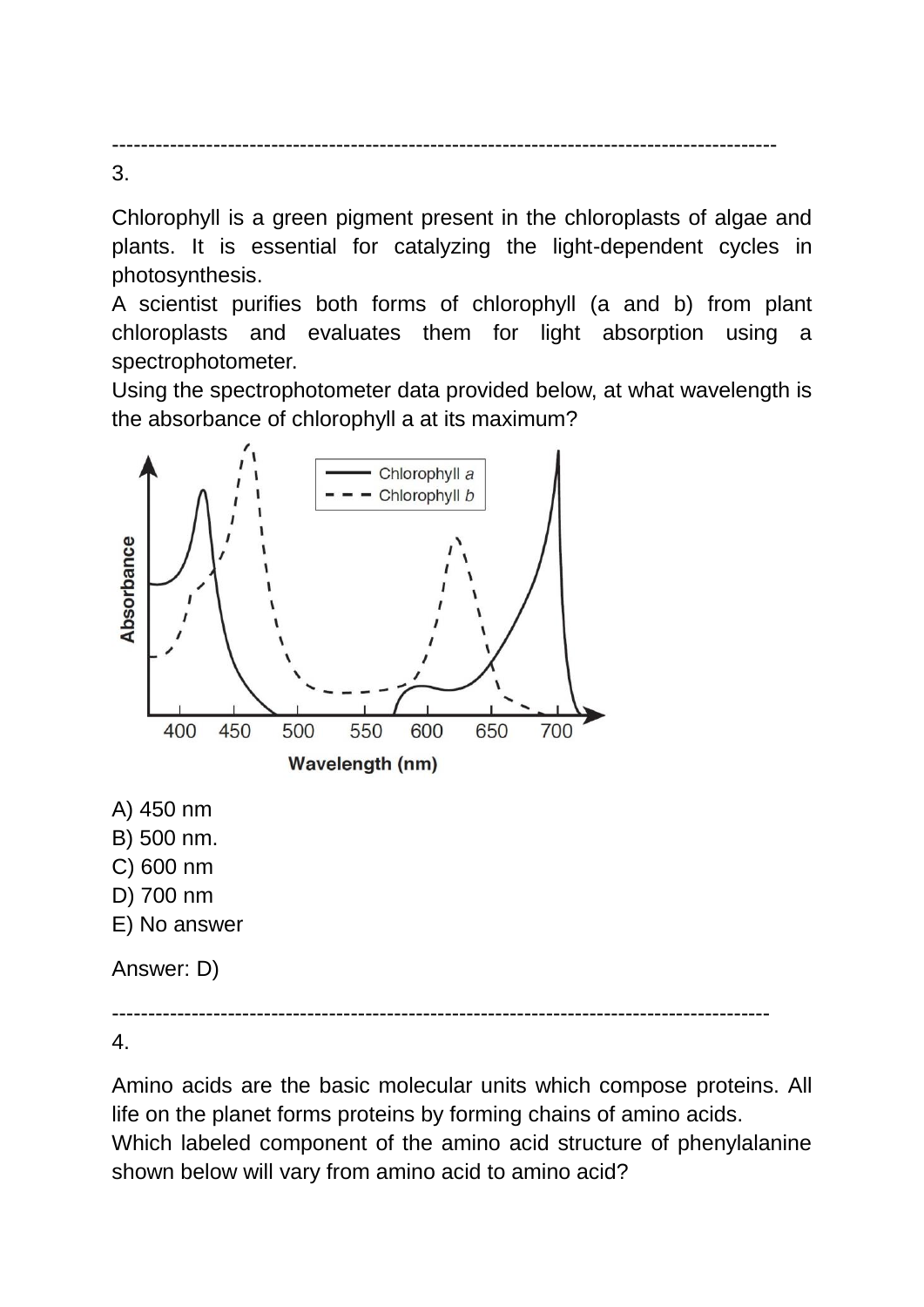

5.

Which of the following contain both hydrophilic and hydrophobic properties and are often found in cell plasma membranes?

A) Nucleotides

- B) Phospholipids
- C) Water
- D) Amino acids
- E) No answer

Answer: B)

-----------------------------------------------------------------------------------------------

6.

Maltotriose is a trisaccharide composed of three glucose molecules linked through α-1,4 glycosidic linkages formed via dehydration synthesis.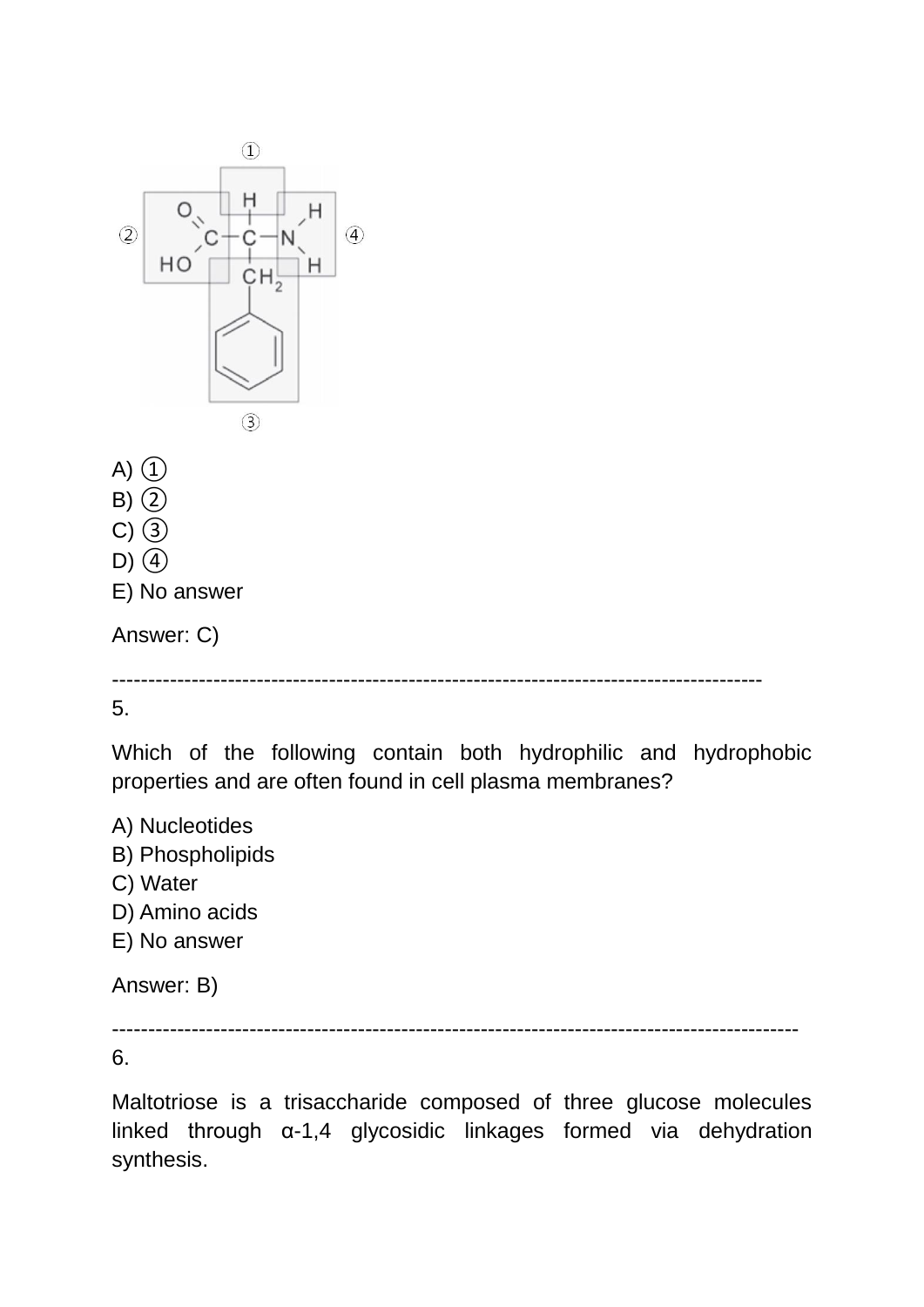What would the formula be for maltotriose?

(Please note that glucose is a simple sugar with the molecular formula  $C_6H_{12}O_6$ 

A)  $C_{18}H_{36}O_{18}$ B)  $C_{18}H_{32}O_{18}$ C)  $C_{18}H_{32}O_{16}$ D)  $C_3H_6O_3$ E) No answer Answer: C)

----------------------------------------------------------------------------------------

7.

The mitochondrion is a critical organelle structure involved in cellular respiration.

Below is a simple schematic of the structure of a mitochondrion.

Which of the structural components labeled below in the mitochondrion is the primary location of the citric acid cycle?



- B) Matrix
- C) Intermembrane space
- D) Outer membrane
- E) No answer

Answer: B)

------------------------------------------------------------------------------------------------

8.

DNA replication occurs through a complex series of steps involving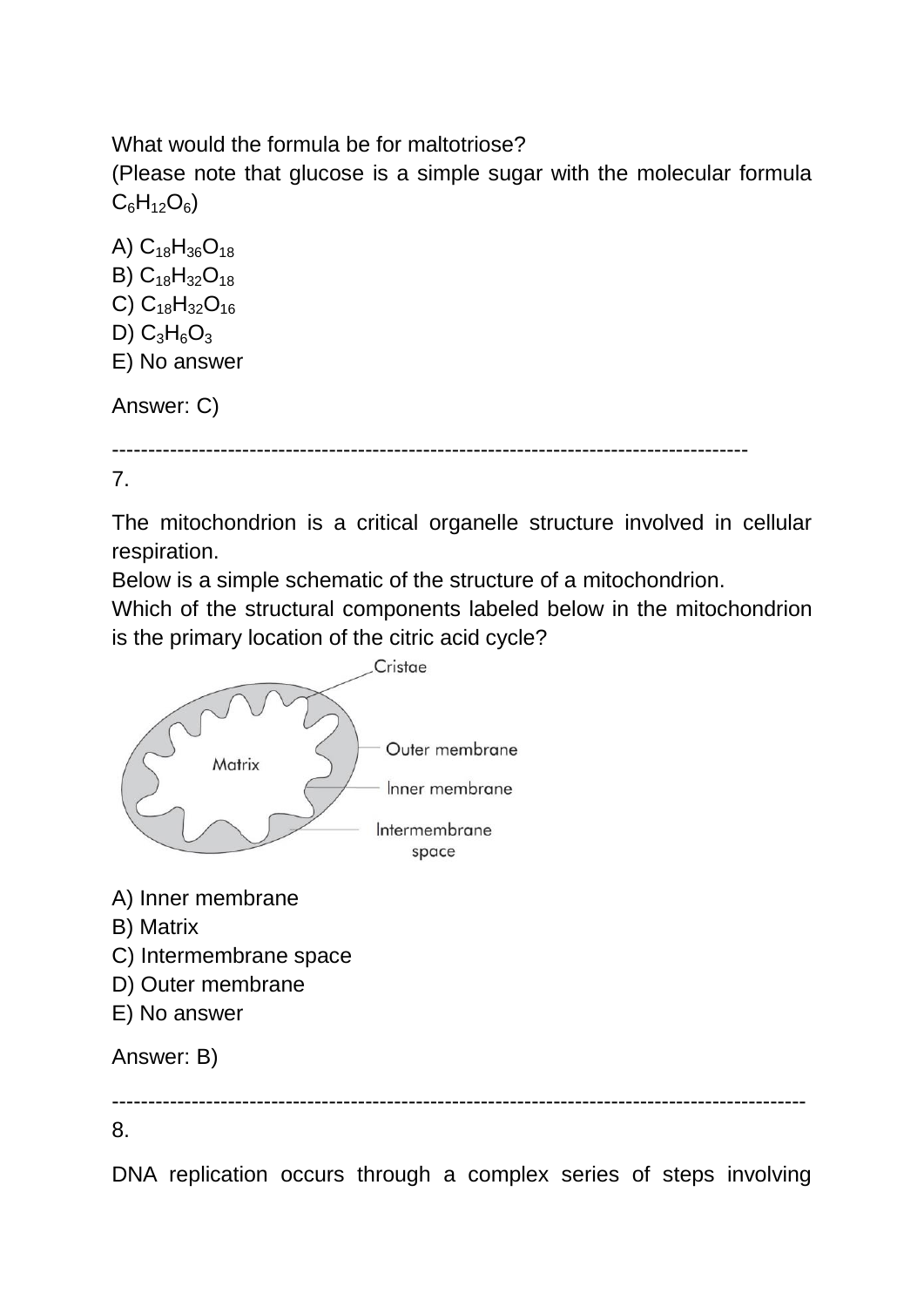several enzymes.

Which of the following represents the correct order beginning with the earliest activity of enzymes involved in DNA replication?

A) Helicase, DNA ligase, RNA primase, DNA polymerase

B) DNA polymerase, RNA primase, helicase, DNA ligase

C) RNA primase, DNA polymerase, DNA ligase, helicase

D) Helicase, RNA primase, DNA polymerase, DNA ligase

```
E) No answer
```
Answer: D)

```
------------------------------------------------------------------------------------------
```
9.

Viruses and bacteria have which of the following in common?

A) Ribosomes

B) Nucleic acids

- C) Flagella
- D) Mitochondria
- E) No answer

Answer: B)

```
------------------------------------------------------------------------------------------
```
10.

Meselson and Stahl performed an elegant experiment using bacteria grown in heavy nitrogen  $(^{15}N)$  to show that DNA replication is semiconservative.

After growing the bacteria in heavy nitrogen, they switched the cultures to <sup>14</sup>N for two rounds of replication.

They then examined the cells by density centrifugation, comparing the double helices by density.

What is a likely result?

(Please note that each round of the replication replicates the DNA double helices.)

A) Half of the DNA was labeled with  $15N$  and half was labeled with  $14N$ .

B) One strand of each new DNA molecule was labeled with <sup>15</sup>N, and the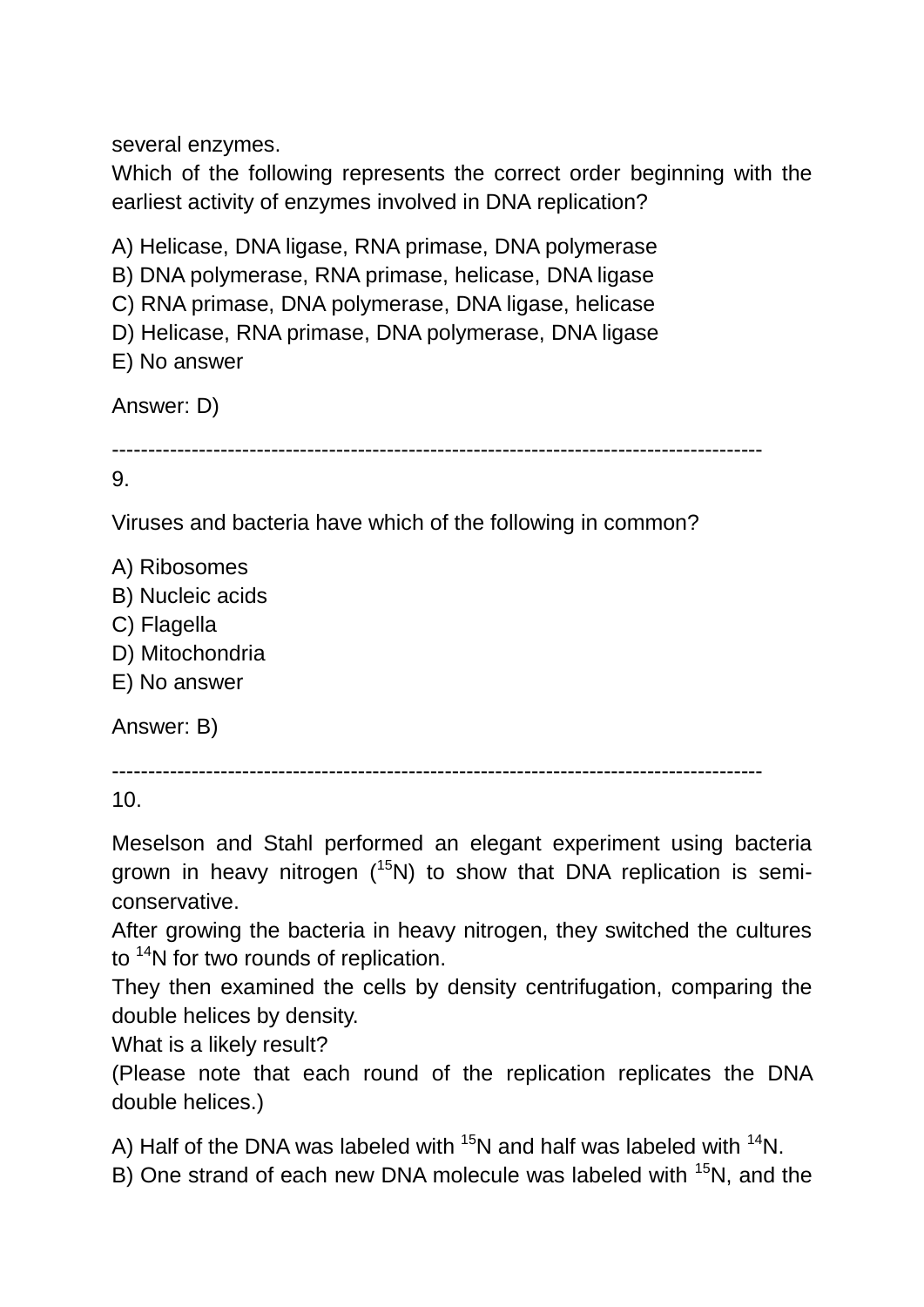other strand was labeled with <sup>14</sup>N.

C) One band averaging the two molecular masses of nitrogen is seen.

D) Two bands are seen; one band averaging the two molecular masses of nitrogen and the other one representing a lighter molecular mass of nitrogen.

E) No answer

Answer: D)

```
---------------------------------------------------------------------------------------
```
11.

An experiment is performed to evaluate the amount of DNA present during a complete cell cycle.

All of the cells were synced prior to the start of the experiment.

During the experiment, a fluorescent chemical was applied to cells, which would only fluoresce when bound to DNA. The results of the experiment are shown below.

(DNA in the figure below indicates the amount of DNA per cell)

Differences in cell appearance by microscopy or changes in detected DNA were determined to be phases of the cell cycle and are labeled with the letters A–D.



During which of the labeled phases of the experiment would the cell undergo S phase?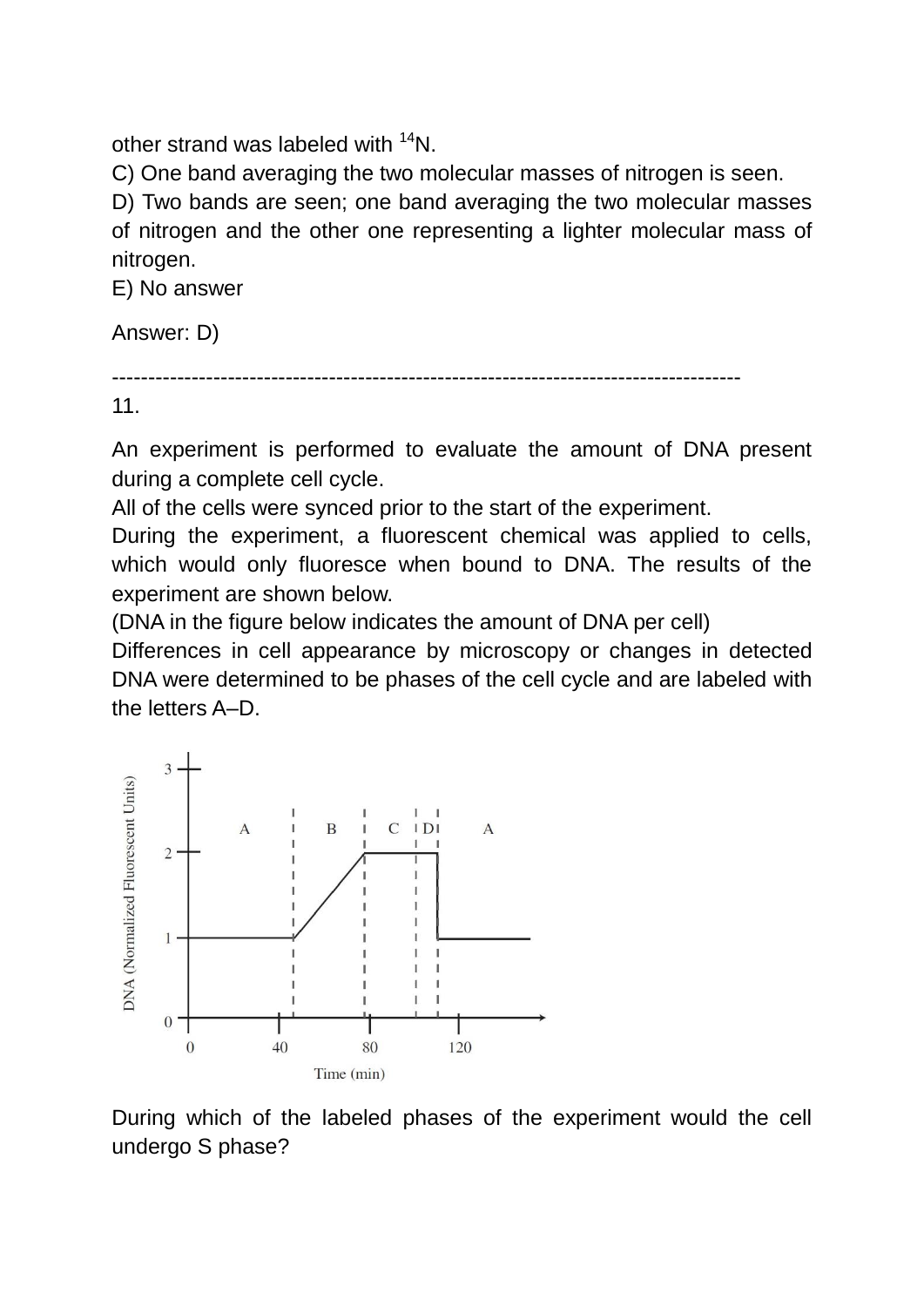A) Phase A B) Phase B C) Phase C D) Phase D E) No answer Answer: B)

------------------------------------------------------------------------------------------

12.

An experiment is performed to evaluate the amount of DNA present during a complete cell cycle.

All of the cells were synced prior to the start of the experiment.

During the experiment, a fluorescent chemical was applied to cells, which would only fluoresce when bound to DNA. The results of the experiment are shown below.

(DNA in the figure below indicates the amount of DNA per cell)

Differences in cell appearance by microscopy or changes in detected DNA were determined to be phases of the cell cycle and are labeled with the letters A–D.



During which of the labeled phases of the experiment would most likely the cell undergo anaphase?

A) Phase A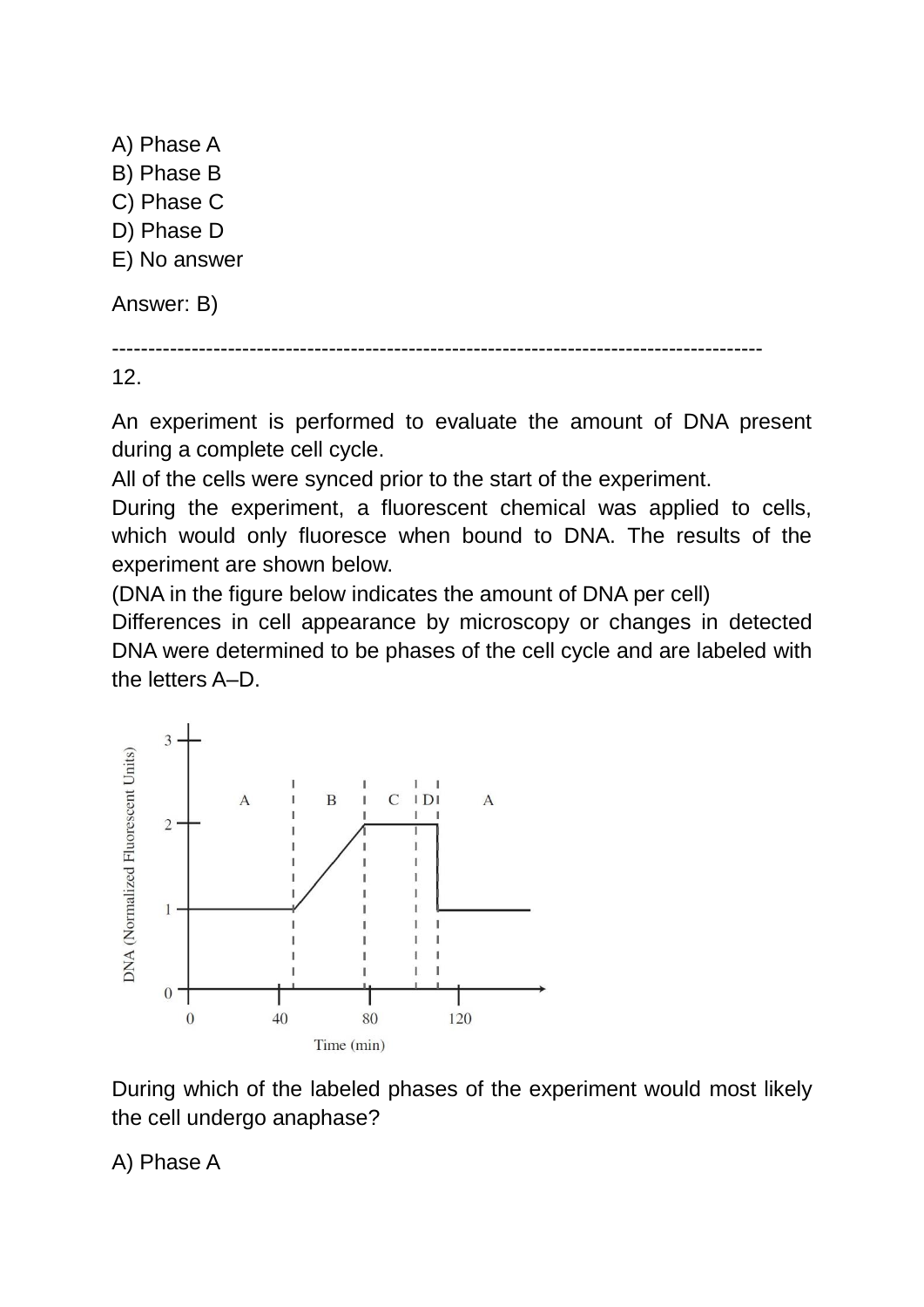B) Phase B C) Phase C D) Phase D E) No answer Answer: D)

---------------------------------------------------------------------------------------------

13.

A new mammal has recently been discovered in the Amazonian jungle. A karyotype was performed on gametic cells that are haploid and revealed that the animal had 13 completely unique chromosomes.

How many homologous pairs would you expect to find in a diploid cell of the organism following completion of S phase?

A) 6

B) 6.5

C) 13

D) 26

E) No answer

Answer: C)

--------------------------------------------------------------------------------------

14.

A new species of tulip was recently discovered.

A population of pure red tulips that are dominant was crossed with a population of pure blue tulips that are recessive.

The resulting F1 generation was all purple. The resulting progeny exhibited a mixture of the traits (purple)

This result is an example of which of the following?

- A) Complete dominance
- B) Incomplete dominance
- C) Codominance
- D) Linkage
- E) No answer

Answer: B)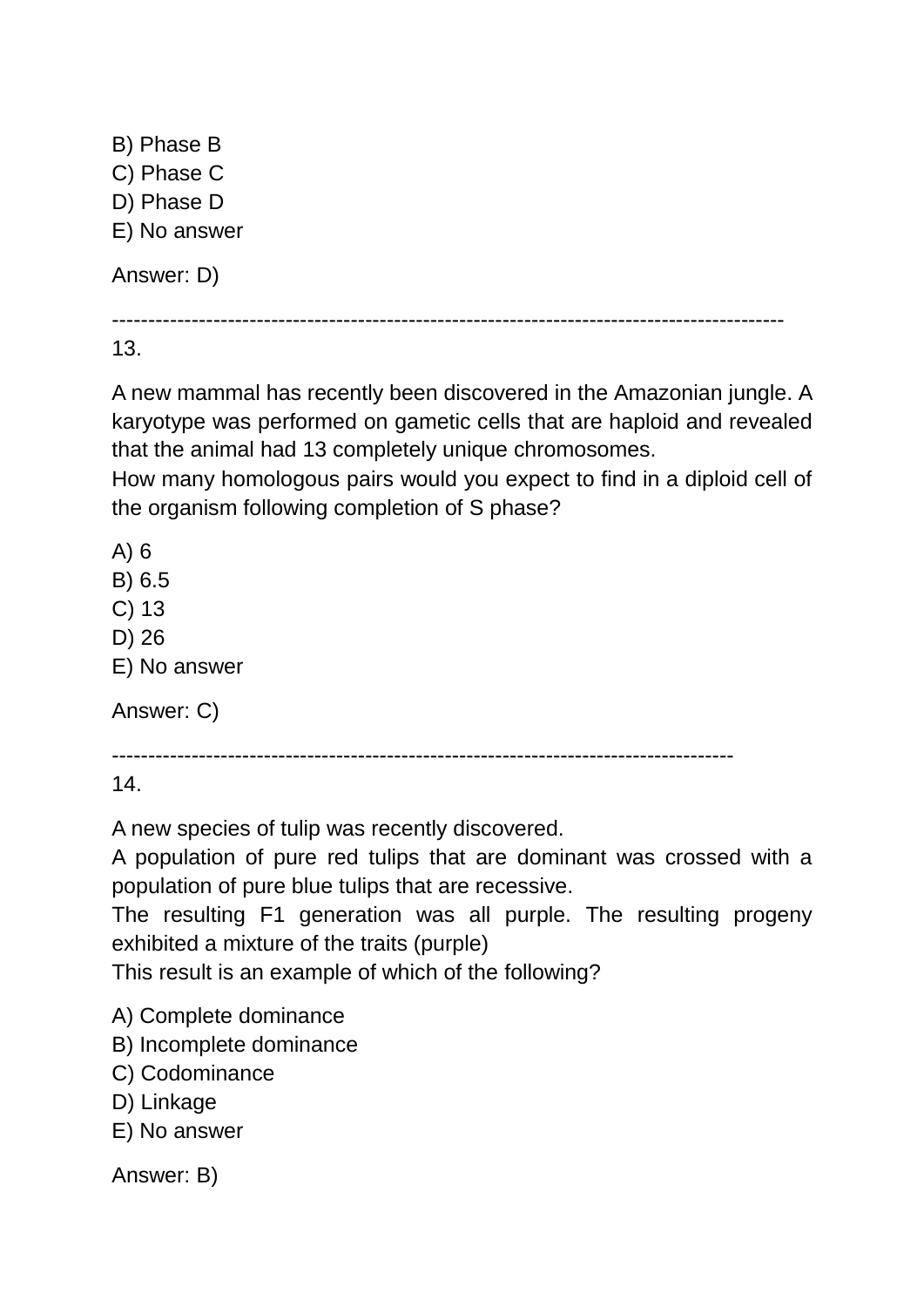---------------------------------------------------------------------------------------------- 15.

In pea plants, tall  $(R)$  is dominant over short  $(r)$  and green  $(G)$  is dominant over yellow (g). If a pea plant heterozygous for both traits is crossed with a plant that is recessive for both traits, approximately what percentage of the progeny plants will be tall and yellow?

A) 0%

B) 25%

C) 66%

D) 75%

E) No answer

Answer: B)

-------------------------------------------------------------------------------------------

16.

Which of the following is a reason why certain traits do not follow Mendel's Law of Independent Assortment?

A) Certain traits are not completely dominant.

B) It only applies to eukaryotes.

C) The genes are linked on the same chromosome.

D) Heterozygotes have both alleles.

E) No answer

Answer: C)

------------------------------------------------------------------------------------------

17.

A recessive allele of a gene has a calculated frequency of 0.3 in a population. Assuming the population is in Hardy-Weinberg equilibrium, what percentage of the population is expected to be heterozygous for the gene?

A) 0.09

B) 0.42

C) 0.49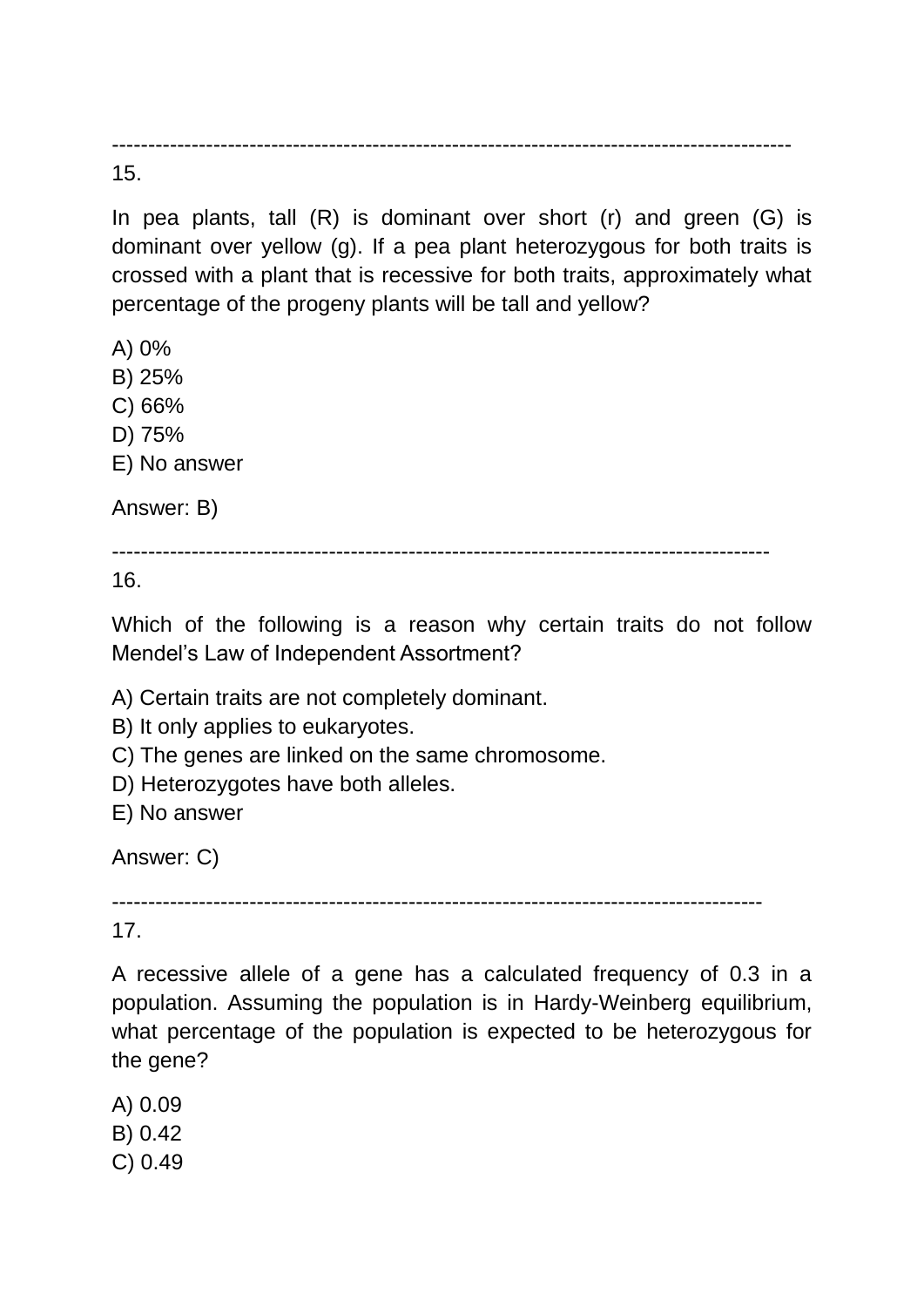D) 0.7 E) No answer

Answer: B)

-------------------------------------------------------------------------------------

18.

In the experiment below, DNA is allowed to replicate in an environment with all necessary enzymes, deoxyadenosine triphosphate (dATP), dCTP, dGTP, and radioactively labeled dTTP  $(^{3}H$  thymidine) for several minutes and then switched to nonradioactive medium (nonradioactive dTTP). It is then viewed by electron microscopy and autoradiography. The figure below represents the results.

Grains represent radioactive material (radioactively labeled dTTP).



Which is the most likely interpretation?

A) There are two replication forks.

B) Thymidine is only being added where the DNA strands are furthest apart.

C) Thymidine is only added at the very beginning of replication.

D) Replication proceeds in one direction only.

E) No answer

Answer: A)

----------------------------------------------------------------------------------------

19.

Using table of codons, identify a  $5' \rightarrow 3'$  sequence of nucleotides in the DNA template strand for an mRNA coding for the polypeptide sequence Phe-Pro-Lys.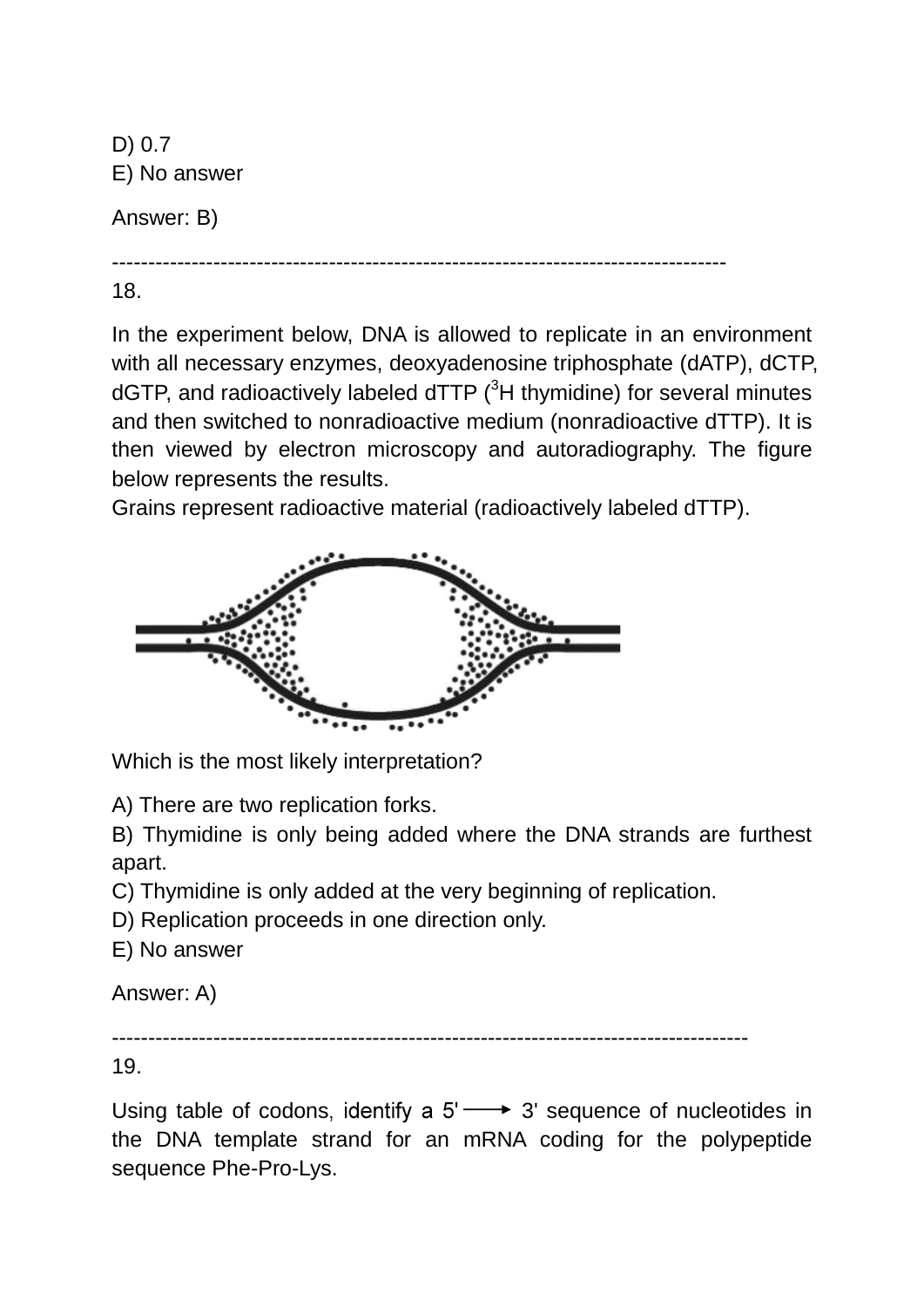|                   |   | <b>Second Base</b>                                                      |                                                   |                                                                             |                                                                       |                  |                   |
|-------------------|---|-------------------------------------------------------------------------|---------------------------------------------------|-----------------------------------------------------------------------------|-----------------------------------------------------------------------|------------------|-------------------|
|                   |   | U                                                                       | C                                                 | А                                                                           | G                                                                     |                  |                   |
| <b>First Base</b> | U | UUU -<br>Phe<br>UUC -<br><b>UUA</b><br>Leu<br><b>UUG</b>                | UCU<br><b>UCC</b><br>Ser<br><b>UCA</b><br>$UCG -$ | <b>UAU</b><br>Tyr<br><b>UAC</b><br>Stop<br><b>UAA</b><br><b>UAG</b><br>Stop | <b>UGU</b><br>Cys<br>UGC -<br><b>UGA</b><br>Stop<br><b>UGG</b><br>Trp | U<br>С<br>Α<br>G |                   |
|                   | С | <b>CUU</b><br>CUC<br>Leu<br><b>CUA</b><br>CUG ·                         | CCU<br>CCC<br>Pro<br>CCA<br>$ccG -$               | CAU<br>His<br>CAC<br>CAA<br>Gin<br>CAG                                      | CGU -<br>CGC<br>Arg<br>CGA<br>CGG                                     | U<br>C<br>Α<br>G |                   |
|                   | Α | AUU<br>Ile<br><b>AUC</b><br><b>AUA</b><br>Met or<br><b>AUG</b><br>Start | $ACU -$<br>ACC<br>Thr<br><b>ACA</b><br>ACG        | $AAU$ $\neg$<br>Asn<br>AAC<br>AAA<br>Lys<br>AAG                             | $AGU$ $\neg$<br>Ser<br>AGC<br>AGA<br>Arg<br>AGG                       | U<br>С<br>Α<br>G | <b>Third Base</b> |
|                   | G | GUU<br>GUC<br>Val<br><b>GUA</b><br>GUG                                  | $GCU -$<br>GCC<br>Ala<br>GCA<br>GCG               | $GAU$ $\neg$<br>Asp<br>GAC<br>GAA<br>Glu<br>GAG                             | GGU-<br>GGC<br>Gly<br>GGA<br>GGG                                      | U<br>C<br>А<br>G |                   |
|                   |   |                                                                         |                                                   |                                                                             |                                                                       |                  |                   |

- A) 5'-UUUCCUAAA-3' B) 5'-TTTCCTAAA-3'
- C) 5'-AAAACCTTT-3'
- D) 5'-CTTCGGGAA-3'
- E) No answer

Answer: D)

--------------------------------------------------------------------------------------

20.

The image below depicts an action potential occurring in an active neuron.

Which of the following best explains why the membrane potential depolarizes at –50 mV?